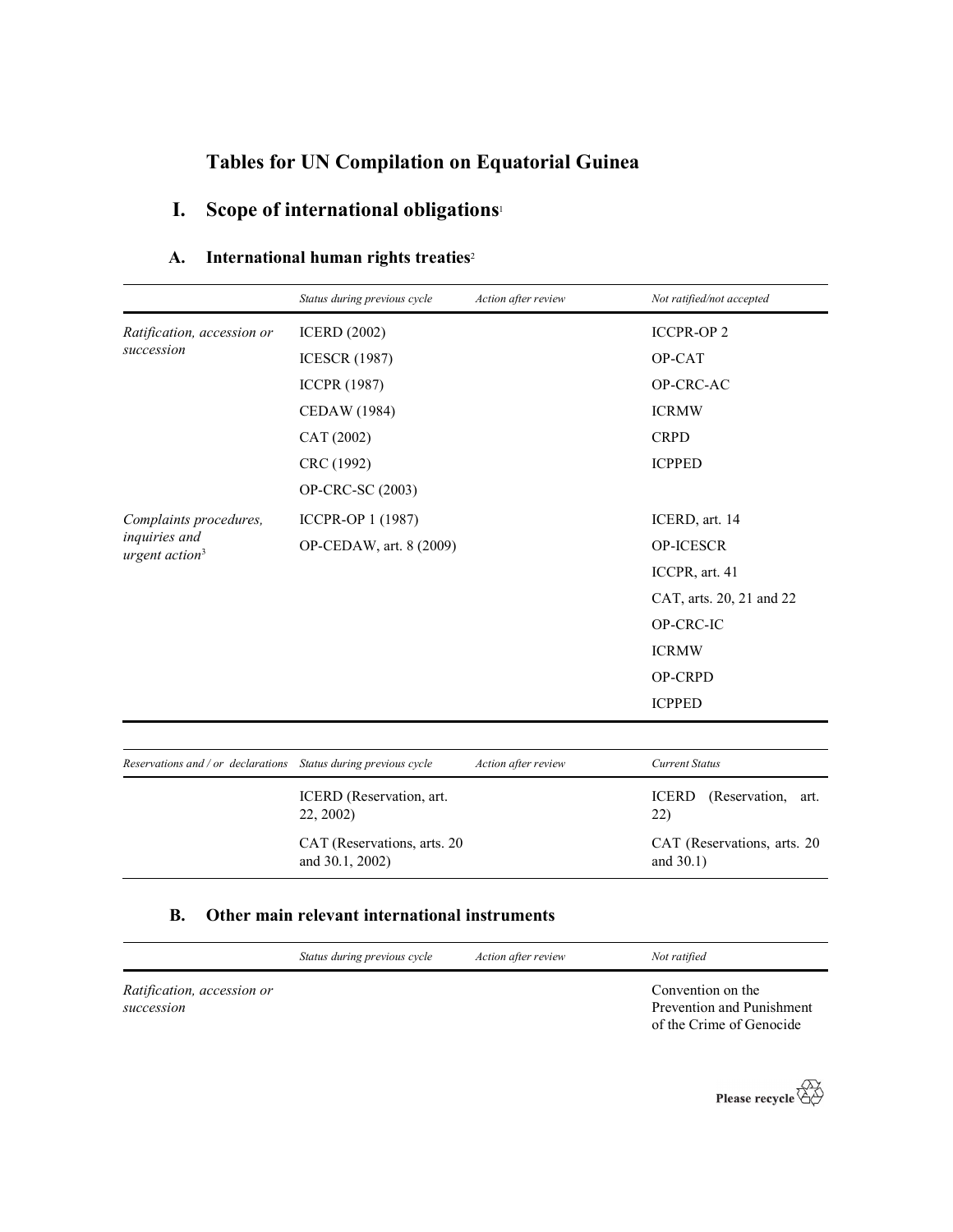| Geneva Conventions of 12<br>August 1949 and Additional<br>Protocols I and $II4$ | Additional Protocol III to<br>the Geneva Conventions <sup>5</sup>                                                                          |
|---------------------------------------------------------------------------------|--------------------------------------------------------------------------------------------------------------------------------------------|
|                                                                                 | Rome Statute of the<br>International Criminal Court                                                                                        |
|                                                                                 | ILO Conventions Nos. 169<br>and 189 <sup>6</sup>                                                                                           |
|                                                                                 | 1954 Convention relating to<br>the Status of Stateless<br>Persons and 1961<br>Convention on the<br>Reduction of Statelessness <sup>7</sup> |
| 1951 Convention on<br>refugees and its 1967<br>Optional Protocol <sup>8</sup>   |                                                                                                                                            |
| Palermo Protocol <sup>9</sup>                                                   |                                                                                                                                            |
| ILO fundamental<br>Conventions $10$                                             | Convention against<br>Discrimination in Education                                                                                          |

# II. Cooperation with human rights mechanisms and bodies

| Treaty body  | Concluding observations<br>included in previous review | Latest report submitted<br>since previous review | Latest concluding<br>observations | Reporting status                                                                                      |
|--------------|--------------------------------------------------------|--------------------------------------------------|-----------------------------------|-------------------------------------------------------------------------------------------------------|
| <b>CERD</b>  |                                                        |                                                  |                                   | Initial report overdue<br>since 2003                                                                  |
| <b>CESCR</b> | November 2012 (in<br>the absence of a<br>report)       |                                                  |                                   | Initial report overdue<br>since 2013                                                                  |
| HR Committee |                                                        |                                                  |                                   | Initial report overdue<br>since 2004                                                                  |
| <b>CEDAW</b> | October 2012                                           |                                                  |                                   | Seventh report overdue<br>since $2016$                                                                |
| <b>CAT</b>   |                                                        |                                                  |                                   | Initial report overdue<br>since 2003                                                                  |
| <b>CRC</b>   |                                                        |                                                  |                                   | Second to fourth<br>reports overdue since<br>2009. Initial OP-CRC-<br>SC report overdue<br>since 2005 |

# A. Cooperation with treaty bodies<sup>11</sup>

Reporting status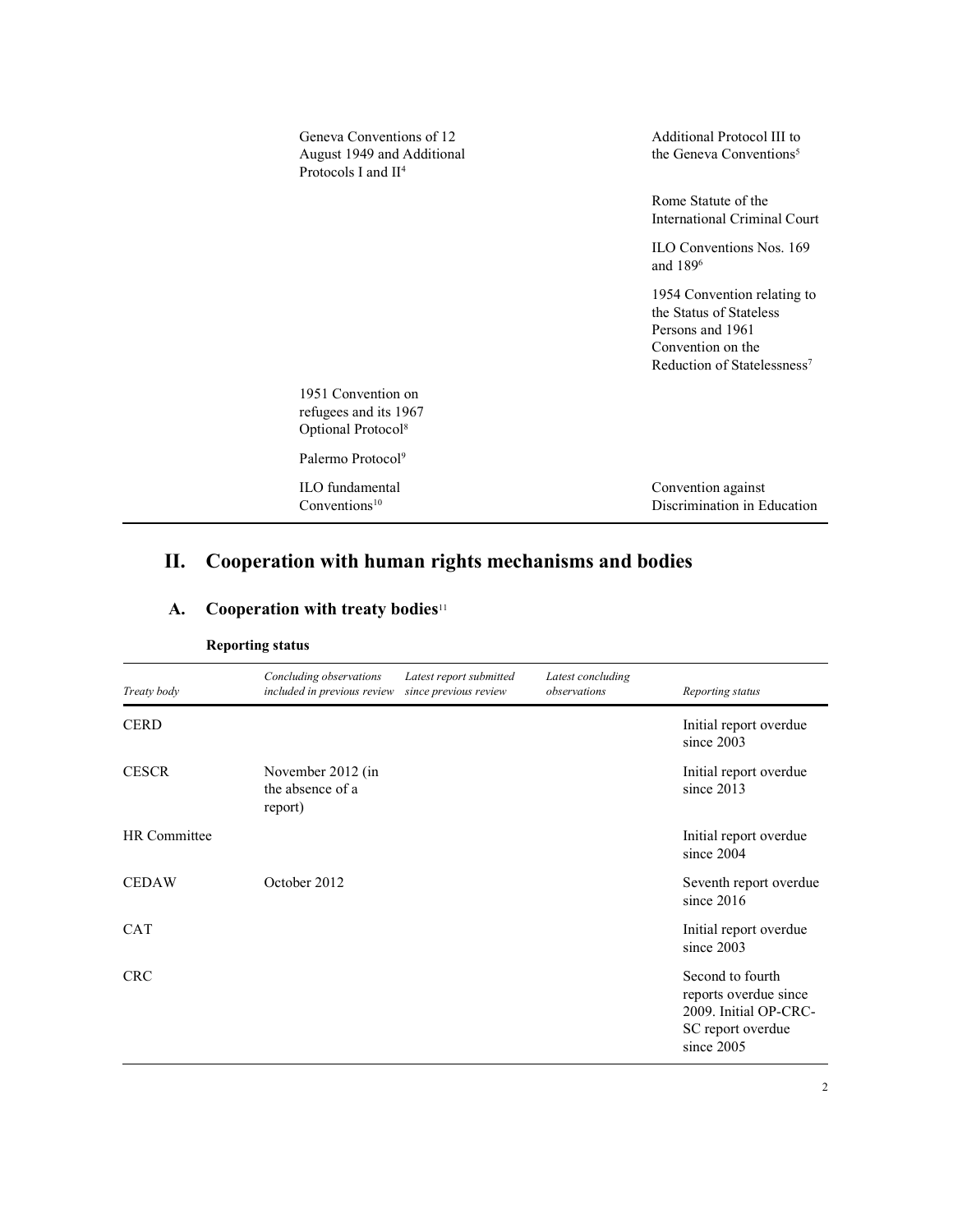| Treaty body  | Due in | Subject matter                                                                                                                                                                                                                                                                                                                                                         | Submitted                     |
|--------------|--------|------------------------------------------------------------------------------------------------------------------------------------------------------------------------------------------------------------------------------------------------------------------------------------------------------------------------------------------------------------------------|-------------------------------|
| <b>CEDAW</b> | 2014   | Adoption and enforcement<br>of the Comprehensive<br>Protection Bill to Prevent,<br>Punish and Eliminate<br>Violence against Women;<br>development of a relevant<br>national strategic action<br>plan; assistance to victims;<br>collection of data on<br>violence against women;<br>discrimination against<br>women in marriage and<br>family relations. <sup>12</sup> | Reminders sent. <sup>13</sup> |

#### Responses to specific follow-up requests from concluding observations

#### B. Cooperation with special procedures $14$

|                                                         | Status during previous cycle                                                                                       | Current status |
|---------------------------------------------------------|--------------------------------------------------------------------------------------------------------------------|----------------|
| Standing invitations                                    | No.                                                                                                                | No             |
| Visits undertaken                                       | Mercenaries (2010)                                                                                                 | --             |
| Visits agreed to in principle                           |                                                                                                                    |                |
| Visits requested                                        | Independence of judges and lawyers                                                                                 | Development    |
| Responses to letters of<br>allegation and urgent appeal | During the period under review 5<br>communications was sent. The Government<br>did not reply to the communications |                |

### C. Status of national human rights institutions<sup>15</sup>

| National human rights institution | Status during previous cycle | Status during present cycle <sup>16</sup> |
|-----------------------------------|------------------------------|-------------------------------------------|
| N/A                               | $- -$                        | N/A                                       |

Notes

- <sup>1</sup> Unless indicated otherwise, the status of ratification of instruments listed in the table may be found on the official website of the United Nations Treaty Collection database, Office of Legal Affairs of the United Nations Secretariat, http://treaties.un.org/. Please also refer to the United Nations compilation on Equatorial Guinea from the previous cycle (A/HRC/WG.6/19/GNQ/2).
- $2$  The following abbreviations have been used in the universal periodic review document: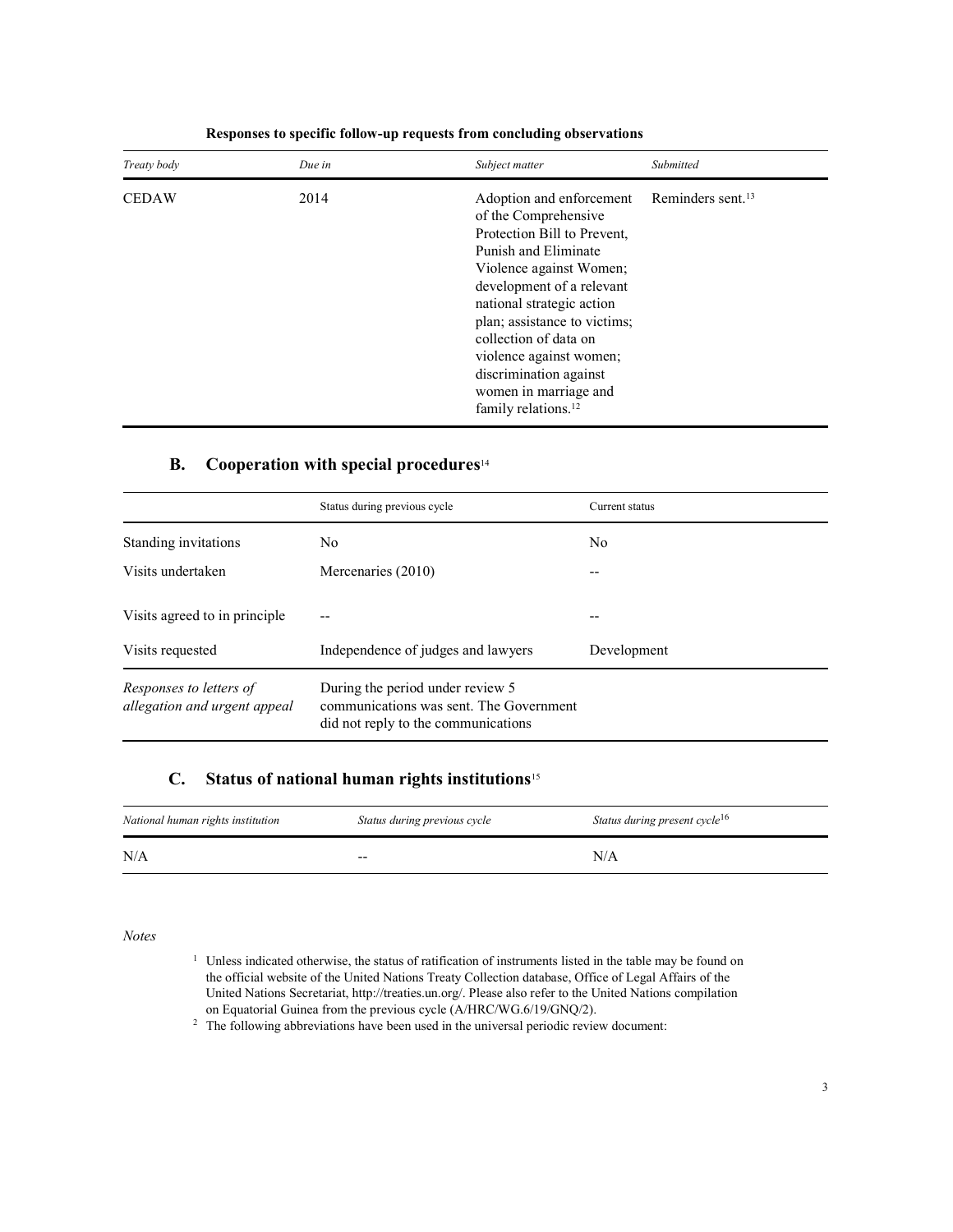| <b>ICERD</b>      | International Convention on the Elimination of All Forms of     |
|-------------------|-----------------------------------------------------------------|
|                   | Racial Discrimination;                                          |
| <b>ICESCR</b>     | International Covenant on Economic, Social and Cultural         |
|                   | Rights;                                                         |
| <b>OP-ICESCR</b>  | Optional Protocol to ICESCR;                                    |
| <b>ICCPR</b>      | International Covenant on Civil and Political Rights;           |
| <b>ICCPR-OP1</b>  | Optional Protocol to ICCPR;                                     |
| <b>ICCPR-OP 2</b> | Second Optional Protocol to ICCPR, aiming at the abolition of   |
|                   | the death penalty;                                              |
| <b>CEDAW</b>      | Convention on the Elimination of All Forms of Discrimination    |
|                   | against Women;                                                  |
| OP-CEDAW          | Optional Protocol to CEDAW;                                     |
| <b>CAT</b>        | Convention against Torture and Other Cruel, Inhuman or          |
|                   | Degrading Treatment or Punishment;                              |
| OP-CAT            | Optional Protocol to CAT;                                       |
| <b>CRC</b>        | Convention on the Rights of the Child;                          |
| OP-CRC-AC         | Optional Protocol to CRC on the involvement of children in      |
|                   | armed conflict;                                                 |
| OP-CRC-SC         | Optional Protocol to CRC on the sale of children, child         |
|                   | prostitution and child pornography;                             |
| OP-CRC-IC         | Optional Protocol to CRC on a communications procedure;         |
| <b>ICRMW</b>      | International Convention on the Protection of the Rights of All |
|                   | Migrant Workers and Members of Their Families;                  |
| <b>CRPD</b>       | Convention on the Rights of Persons with Disabilities;          |
| OP-CRPD           | Optional Protocol to CRPD;                                      |
| <b>ICPPED</b>     | International Convention for the Protection of All Persons      |
|                   | from Enforced Disappearance.                                    |

- <sup>3</sup> Individual complaints: ICCPR-OP 1, art. 1; OP-CEDAW, art. 1; OP-CRPD, art. 1; OP-ICESCR, art. 1; OP-CRC-IC, art. 5; ICERD, art. 14; CAT, art. 22; ICRMW, art. 77; and ICPPED, art. 31. Inquiry procedure: OP-CEDAW, art. 8; CAT, art. 20; ICPPED, art. 33; OP-CRPD, art. 6; OP-ICESCR, art. 11; and OP-CRC-IC, art. 13. Inter-State complaints: ICCPR, art. 41; ICERD, art. 11; ICRMW, art. 76; ICPPED, art. 32; CAT, art. 21; OP-ICESCR, art. 10; and OP-CRC-IC, art. 12. Urgent action: ICPPED, art. 30.
- 4 Geneva Convention for the Amelioration of the Condition of the Wounded and Sick in Armed Forces in the Field (First Convention); Geneva Convention for the Amelioration of the Condition of Wounded, Sick and Shipwrecked Members of Armed Forces at Sea (Second Convention); Geneva Convention relative to the Treatment of Prisoners of War (Third Convention); Geneva Convention relative to the Protection of Civilian Persons in Time of War (Fourth Convention);Protocol Additional to the Geneva Conventions of 12 August 1949, and relating to the Protection of Victims of International Armed Conflicts (Protocol I); Protocol Additional to the Geneva Conventions of 12 August 1949, and relating to the Protection of Victims of Non-International Armed Conflicts (Protocol II); For the official status of ratifications, see Federal Department of Foreign Affairs of Switzerland, at https://www.dfae.admin.ch/eda/fr/dfae/politique-exterieure/droit-internationalpublic/traites-internationaux/depositaire/protection-des-victimes-de-la-guerre.html
- <sup>5</sup> Protocol Additional to the Geneva Conventions of 12 August 1949, and relating to the Adoption of an Additional Distinctive Emblem (Protocol III). For the official status of ratifications, see Federal Department of Foreign Affairs of Switzerland, at https://www.dfae.admin.ch/eda/fr/dfae/politiqueexterieure/droit-international-public/traites-internationaux/depositaire/protection-des-victimes-de-laguerre.html
- 6 ILO Indigenous and Tribal Peoples Convention, 1989 (No. 169) and Domestic Workers Convention, 2011 (No. 189).
- 7 1954 Convention relating to the Status of Stateless Persons, and 1961 Convention on the Reduction of Statelessness.
- <sup>8</sup> 1951 Convention relating to the Status of Refugees and its 1967 Protocol.
- 9 Protocol to Prevent, Suppress and Punish Trafficking in Persons, Especially Women and Children, supplementing the United Nations Convention against Transnational Organized Crime.